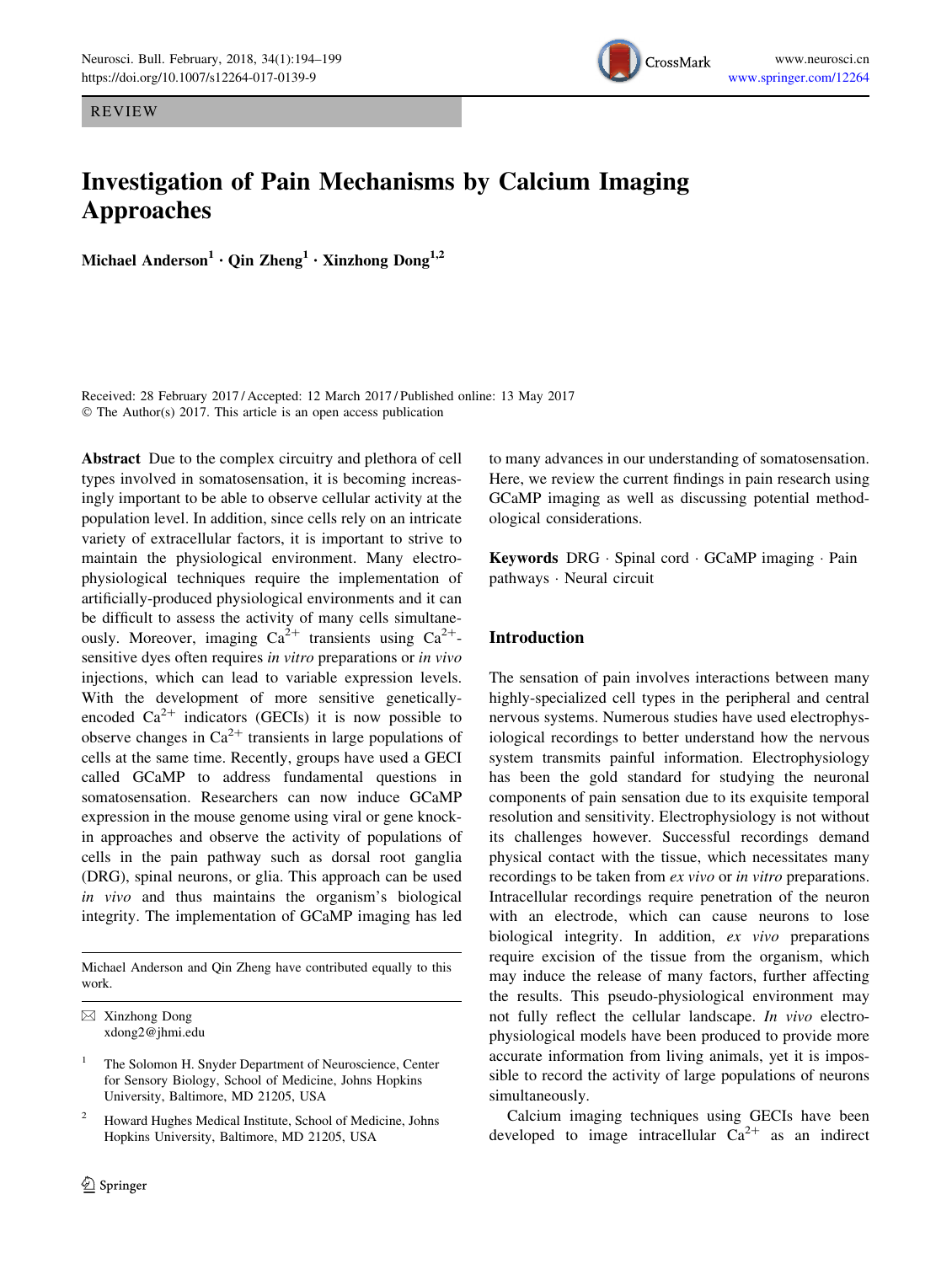measure of action potential firing [[1\]](#page-4-0). GECIs have been used to study pain pathways by visualizing  $Ca^{2+}$  transients in response to various stimuli [\[2](#page-4-0)]. These methods use the less invasive properties of light rather than electrodes. Recently, an optical imaging technique has been developed using the GECIs GCaMP3 and GCaMP6s genetically expressed in primary sensory neurons under the control of the *pirt* promoter  $\lceil 3 \rceil$ . This technique allows for highthroughput, long-term, in vivo imaging of  $Ca^{2+}$  transients in primary afferents [\[4–6](#page-4-0)] (Fig. 1). Used in conjunction with genetic or pharmacological manipulations, this technique can provide extensive information on how painful stimuli are transmitted or altered in different pain states. In this review we summarize the current findings in pain research using GCaMP3 and GCaMP6 mice.

#### Biochemistry of GCaMPs

GCaMPs are a series of GECIs consisting of a  $Ca^{2+}$ binding domain fused to one circularly permuted fluorescent protein (FP). The  $Ca^{2+}$ -binding domain, calmodulin (CaM), is fused to the C-terminal of the FP, and the  $Ca^{2+}/$ CaM-binding myosin light chain kinase domain (M13) is fused to the N-terminal of the FP. When  $Ca^{2+}$  is absent, the FP is in a poorly fluorescent state. CaM can bind up to four  $Ca^{2+}$  ions through E-F motifs. After  $Ca^{2+}$  binds to CaM it undergoes a conformational change and binds to the M13 domain *via* the hinge region. The interaction of the  $Ca^{2+}$ -CaM and M13 domains enables de-protonation of the FP chromophore and induces vigorous excitation and emission [\[7](#page-4-0)].

Currently, GCaMPs are widely used to image various biological model systems including Caenorhabditis elegans, Drosophila, zebrafish, rodents, and non-human primates. The first generation of GCaMP (GCaMP1) was developed by Nakai and colleagues [\[8](#page-4-0)] and later improved upon by Ohkura et al. with the development of GCaMP1.6 [\[9](#page-4-0)]. All of the first-generation GCaMPs are unstable at temperatures over 30  $\degree$ C so they cannot be used for tests in mammalian systems. To resolve this issue, Tallini et al. developed GCaMP2 and were the first to record mammalian GCaMP in vivo [\[10](#page-4-0)]. Recently, several GCaMP proteins such as GCaMP3 [\[11](#page-4-0)], GCaMP-HS, GCaMP5



Fig. 1 Representative in vivo DRG images from a Pirtcre;Rosa26-flox-stop-flox-GCaMP6s heterozygous mouse. A Background GCaMP fluorescence in the absence of stimulation to the hind paw. Arrows indicate spontaneously firing neurons. B ROIs manually traced for neurons from panels C and D responding to noxious heat (red), brush (green), or both heat and brush (yellow). C Representative  $Ca^{2+}$  transient in response to placing the ipsilateral hindpaw in a beaker of 48 °C water. Cell diameters of responding neurons range from  $11.3$  to  $33.1$   $\mu$ m. Mean cell diameter  $= 21.0 \pm 0.3$  µm. **D** Representative  $Ca^{2+}$  response to applying gentle brushing to the dorsal aspect of the ipsilateral hind paw. Cell diameters of responding neurons range from 18.7 to  $44.6 \mu m$ . Mean cell diameter =  $29.8 \pm 1.1$  µm.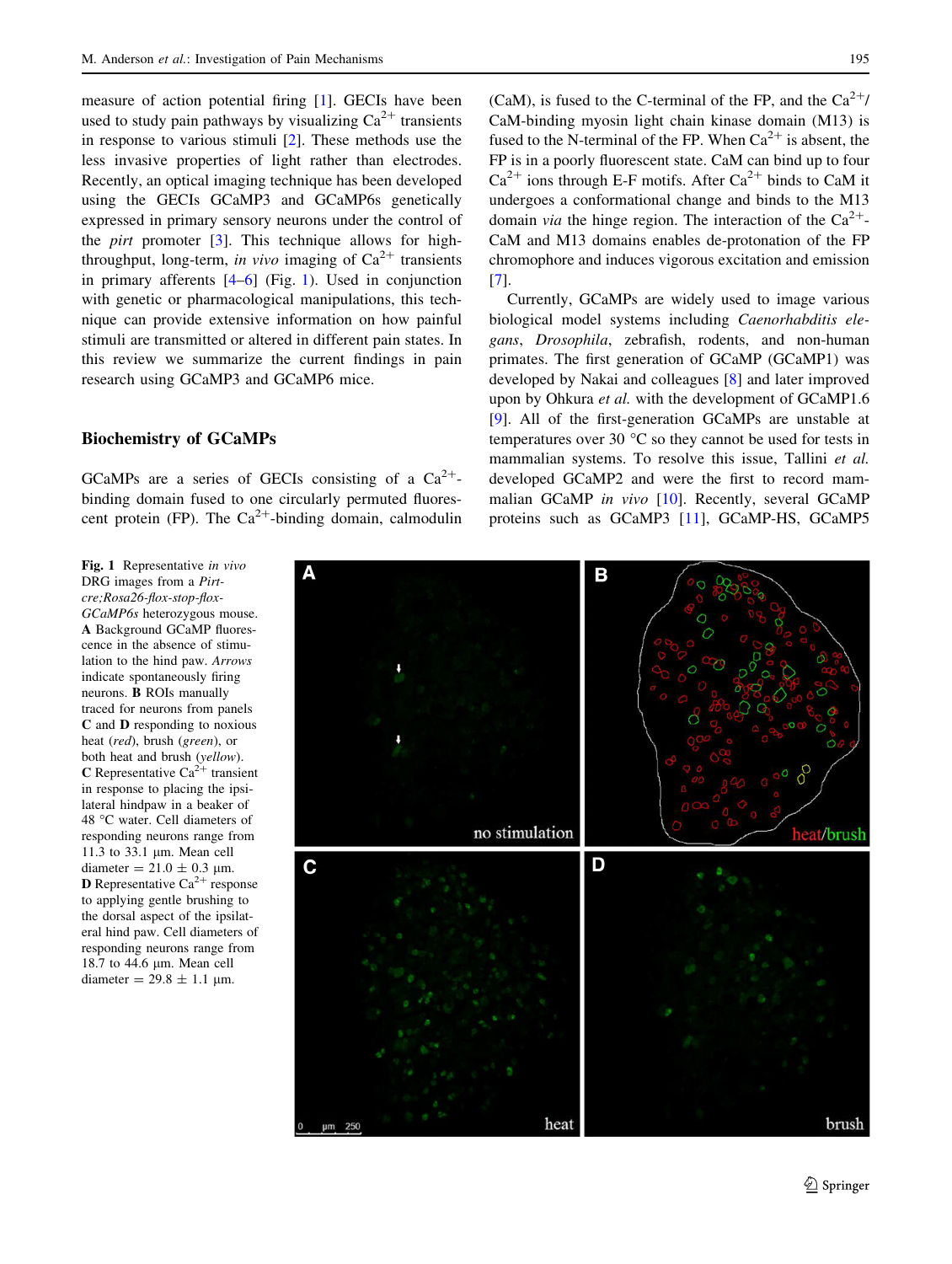[\[12](#page-4-0)], GCaMP6, GCaMP7 [\[13\]](#page-4-0), and GCaMP8 [[14\]](#page-4-0) have been engineered to have better sensitivity, much greater signal-to-noise ratios, and different spectral properties. It is difficult to use GCaMPs in transgenic animals that already express other GFP-based proteins, so red fluorescent GECIs, such as the red-shifted variant R-GECO based on mApple and RCaMP based on mRuby, have been developed for expanding the application of multichannel imaging [\[15](#page-4-0), [16](#page-4-0)].

# Imaging Peripheral GCaMP

Soon after the development of functional imaging in the brain, the application of functional  $Ca^{2+}$  imaging in the peripheral nervous system was successful. In one previous study, our lab performed in vitro functional  $Ca^{2+}$  imaging of the trigeminal system, including the peripheral terminals of the ear skin, central terminals in the trigeminal subnucleus caudalis, and the cell bodies in the trigeminal ganglion, with Pirt-GCaMP3 mice [\[3](#page-4-0)]. The advantages of imaging in that study are manifold, such as high-efficiency simultaneous imaging of multiple neurons and preservation of somatotopic organization. Compared to in vitro imaging, in vivo imaging can be used to study an intact animal and is more representative of the physiological condition. A recent study used  $Ca^{2+}$  imaging to record the responses of the central terminals of primary sensory neurons in the DRG to cutaneous stimulation in vivo  $[2]$  $[2]$ . The imaging of nerve terminals requires more stability because the diameters of the central terminals are very small and more sensitive to movement. The cell bodies of primary sensory neurons are much larger than terminals and are therefore less affected by micromovements. However, DRGs are located underneath the vertebrae and are surrounded by connective tissue and muscles which make them more difficult to image. That is one of the reasons why most studies on the function of DRGs in somatosensation have focused on the activity of one neuron in culture or populations of neurons in isolated ganglia.

With the development of a novel in vivo DRG imaging technique, researchers now have the ability to detect the activity of large populations of DRG neurons in anesthetized mice [\[4](#page-4-0)]. Using this technique, we can simultaneously monitor  $Ca^{2+}$  transients in large populations of DRG neurons ( $>1600$  neurons/DRG,  $\sim 15\%$  of total DRG neurons) in live Pirt-GCaMP3 mice. In addition, this new in vivo DRG imaging approach enables us to study large numbers of neurons under physiological conditions without cell penetration or dissociation. We found that, after injury, gap junction-mediated neuron-to-neuron coupling occurs in the DRG. This coupling phenomenon occurs between cells with varying somal diameters, including large-diameter neurons recruiting adjacent small-diameter neurons. Therefore, injury could lead to non-nociceptive stimuli activating innocuous primary afferent neurons, in addition to adjacent coupled nociceptors, potentially contributing to mechanical allodynia. Although neuronal ''cross-activation'' had been reported previously using dual recordings in the rat DRG [\[17](#page-5-0), [18](#page-5-0)], our imaging study was the first to directly demonstrate neuronal coupling of neighboring neurons after injury. This imaging technique opens up new avenues for the study of the role of primary sensory neurons in different research fields. More recently, another study used this technique to show that  $>85\%$  of responsive DRG neurons are modality-specific, responding to either noxious mechanical, cold, or heat stimuli [[6\]](#page-4-0). This result contrasts with past findings using electrophysiological recordings which indicated that most DRG neurons respond to more than one modality. Although follow-up studies are necessary to explore the factors involved in C-fiber polymodality, this study provides some interesting arguments when considering the common view that most C-fibers are polymodal in naïve animals.

Another study using GCaMP expressed in all neurons reports that inflammation can cause a change in the number of DRG neurons that are responsive to mechanical stimulation [\[19](#page-5-0)]. Interestingly, they show that some DRG neurons exhibit no change in  $Ca^{2+}$ , yet these neurons can generate action potentials. They go on to show that the neurons that have no change in  $Ca^{2+}$  show narrow action potentials and rapidly-conducting axons. A separate study monitored the response of primary sensory neurons to different temperatures using in vivo imaging of the trigeminal ganglion, and revealed that TRPV1 channels are required for warm sensation and one class of silent cold sensors emerges after injury [\[20](#page-5-0)]. One similarity between all of these studies that have used GCaMP imaging of live animals is that they keep the biological integrity of the primary sensory neuron system intact while simultaneously monitoring the activity of a large number of neurons.

#### Imaging Spinal GCaMP

The development of two-photon imaging has allowed for the visualization of fluorescent targets deep within tissue [\[21](#page-5-0)]. In the past decade, groups have used this imaging technique to visualize neurons and glia in the spinal cord [\[22](#page-5-0), [23](#page-5-0)]. Two-photon imaging, coupled with  $Ca^{2+}$ -sensitive dyes, has allowed continuous imaging of cellular activity in the spinal cord [\[24](#page-5-0), [25](#page-5-0)]. This technique can yield crucial information on how spinal neurons and glia modulate somatosensory transmission and elucidate regulatory circuits in the spinal cord.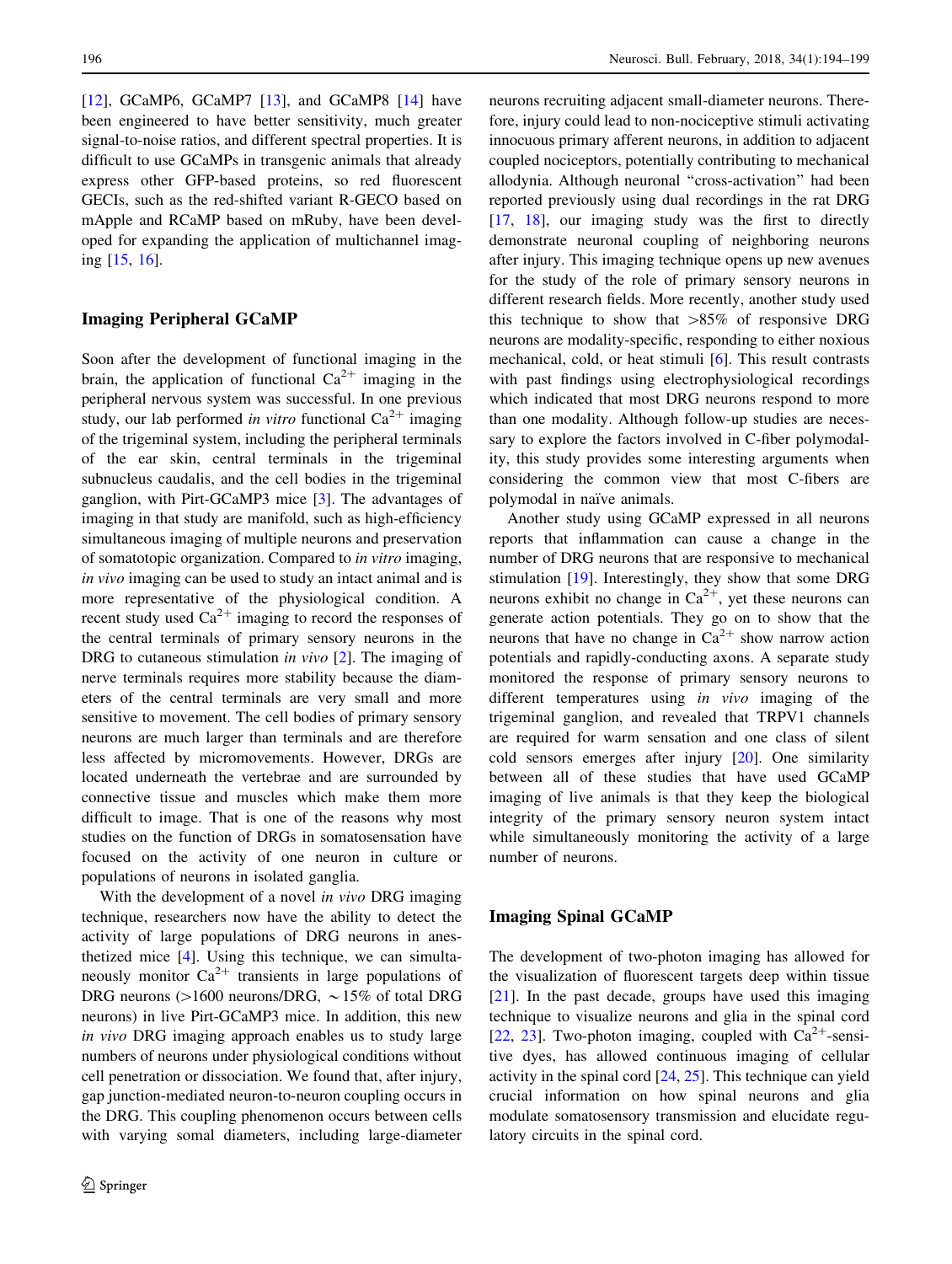|  |  | Table 1 Advantages and disadvantages of in vivo GCaMP imaging. |  |  |
|--|--|----------------------------------------------------------------|--|--|
|--|--|----------------------------------------------------------------|--|--|

| Advantages                                                                                                                                          | Disadvantages                                                                                             |
|-----------------------------------------------------------------------------------------------------------------------------------------------------|-----------------------------------------------------------------------------------------------------------|
| Simultaneous visualization of $Ca^{2+}$ transients in large populations of Can be difficult to observe targets in highly scattering tissue<br>cells |                                                                                                           |
| Excellent spatial resolution                                                                                                                        | Limited temporal resolution                                                                               |
| Improved preservation of physiological condition                                                                                                    | Not a direct measurement of action potential firing                                                       |
| Does not require application or injection of $Ca^{2+}$ -sensitive dyes                                                                              | Can be susceptible to effects of $Ca^{2+}$ -buffering                                                     |
| Uses minimally-invasive properties of light                                                                                                         | Cannot measure neurophysiological characteristics such as action<br>potential number, frequency, duration |
| Maintenance of somatotopic organization                                                                                                             | Level of fluorescence can be affected by variable GCaMP expression<br><i>levels</i>                       |
| Can be inserted into mouse genome, allowing for easy and repeat-<br>able expression between generations                                             | Susceptible to effects of phototoxicity                                                                   |
| Can be combined with other fluorophores for multichannel imaging                                                                                    |                                                                                                           |

Recently, Sekiguchi et al. combined one- and twophoton microscopy and GCaMP imaging to visualize neuronal and glial activity in freely-moving unanesthetized mice while applying different stimuli to the base of the tail [\[26](#page-5-0)]. To induce GCaMP6f expression in the spinal cord, they injected either AAV9-CaMKII-GCaMP6f (for neurons) or AAV5-GfaABC1D-GCaMP6f (for glia) into the spinal cord and subsequently imaged the  $Ca^{2+}$  transients using two-photon and miniaturized one-photon microscopy. They observed an intensity-dependent  $Ca^{2+}$ response at the single-neuron level. In addition, astrocytes exhibited a coordinated  $Ca^{2+}$  response to high-amplitude pinch stimulation. The use of GCaMP6 expressed in neurons or glia allowed the simultaneous imaging of many cells, which would not be possible using current electrophysiological techniques.

## Methodology

When using GCaMP for *in vivo* imaging, there are many technical concerns to consider. Different microscopic avenues offer distinct advantages and disadvantages. Two-photon microscopy may be necessary when imaging targets lie deep within a specimen. Additional adaptations such as adaptive optics, highly sensitive detectors such as GaAsP detectors, or objectives with higher numerical apertures may assist in imaging targets with low fluorescence. When using two-photon imaging, stabilization of the target tissue is paramount. Fortunately, there are ways to circumvent this issue, such as implantable spinal windows [\[22](#page-5-0), [26\]](#page-5-0), vertebral clamps [[4,](#page-4-0) [6](#page-4-0), [23,](#page-5-0) [24](#page-5-0)], a thin layer of agarose over the tissue, or an adaptive focus control unit [[25,](#page-5-0) [26\]](#page-5-0). One-photon microscopy is less sensitive to movement artifacts in the z-direction due to its higher point spread function; however, tissue-wide delivery of high-intensity laser light introduces the concern of phototoxicity out of the imaging plane. In addition, it can be challenging to use one-photon imaging in highlyscattering tissue such as the spinal cord.

It is also very important to address variable expression levels of GCaMP between neurons. The level of GCaMP can directly affect the level of fluorescence observed upon activation. Insertion of GCaMP into the mouse genome using a viral vector or gene knock-in approach can result in variable GCaMP expression between neurons. This factor can make it difficult to compare  $Ca^{2+}$  transients between different cell types. Consequently, when choosing an appropriate strategy for GCaMP insertion into the mouse genome it is imperative that one should take the expression levels into consideration and interpret the results accordingly.

## Limitations of Imaging

Imaging enables minimally-invasive observation of neural activity in real time. It is an ideal and powerful approach to simultaneously monitor the activity of large numbers of neurons in live animals. While imaging approaches have improved with the development of fluorophore sensors and microscopic systems, it is important to consider the potential limitations (Table 1).

First, imaging of  $Ca^{2+}$  influx is an indirect measurement of neural activity, as  $Ca^{2+}$  plays many roles other than neuronal excitation. In fact, it has been reported that in some cases the activity of neurons is not necessarily associated with a change in  $Ca^{2+}$  concentration [\[27](#page-5-0)]. Second, it is impossible to deduce several of the characteristics of neuronal excitation such as action potential duration, number, and frequency, as well as other intrinsic electrophysiological properties of responding neurons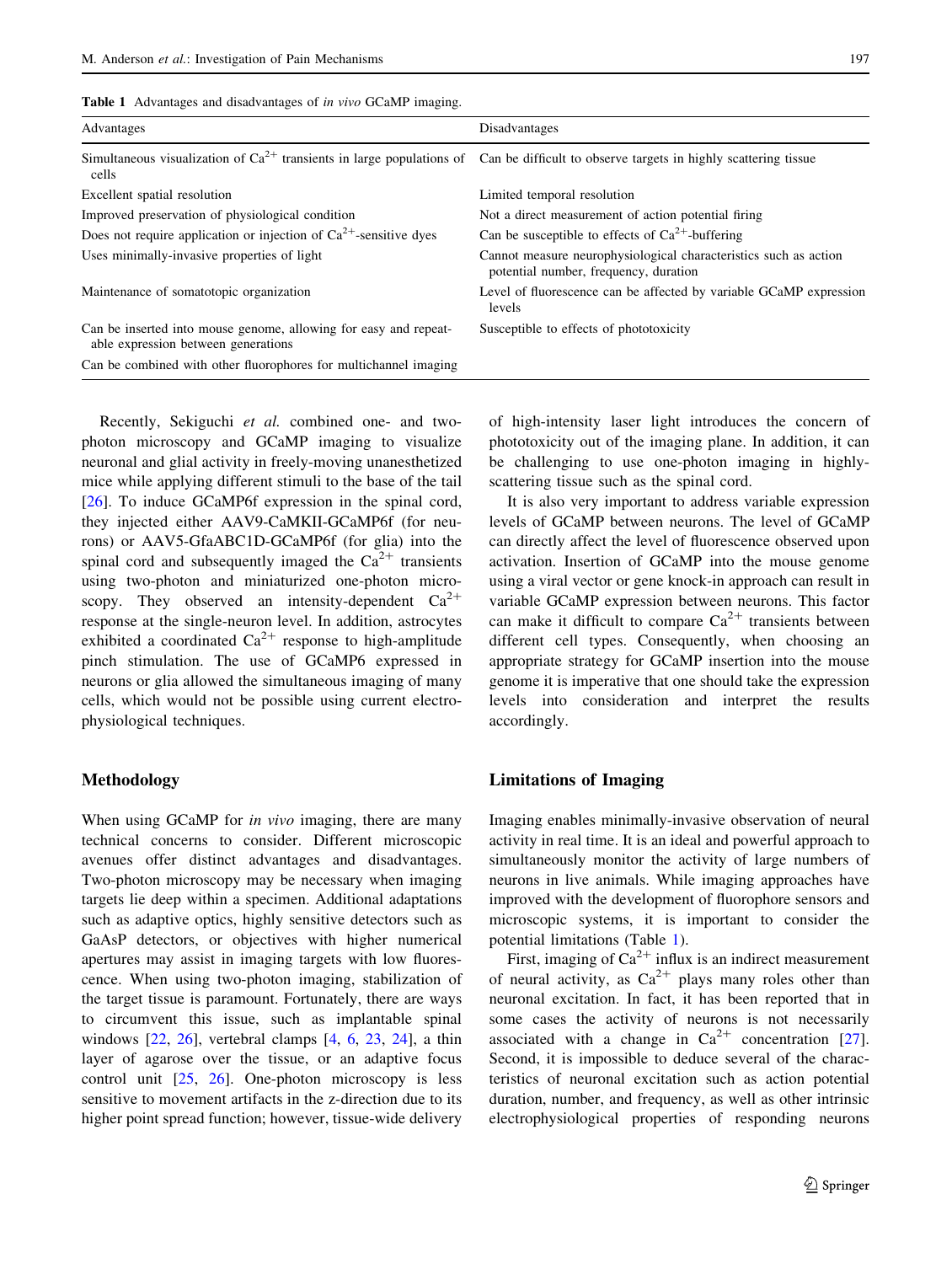<span id="page-4-0"></span>using  $Ca^{2+}$  imaging. Third, the temporal resolution of GCaMP imaging remains a recurring issue. The scanning speed used to record the  $Ca^{2+}$  dynamics is in the order of seconds to hundreds of milliseconds, yet action potentials are generated at much faster rates. Therefore, there is the potential for lost information without performing parallel electrophysiological recordings. Fourth, when using anesthesia it is important to understand the physiological impact on the tissue. Although the mechanisms of action are unclear for many anesthetics it is thought that some, such as isoflurane, work through facilitating inhibitory transmission or inhibiting excitatory transmission [\[28](#page-5-0)]. In fact, a recent study shows that isoflurane potently suppresses  $Ca^{2+}$  activity in neurons and glia in the spinal dorsal horn [[26\]](#page-5-0). Therefore, care should be taken to use proper controls or confirm the phenotype under different anesthetic conditions. Fifth, since GCaMP binds to intracellular  $Ca^{2+}$ , it can alter the concentration of free  $Ca^{2+}$ ions. This  $Ca^{2+}$ -buffering effect can lead to robust cellular changes, which can ultimately affect cellular vitality. In fact, high GCaMP expression levels introduced using viral vectors have been associated with abnormal cellular physiology [[29\]](#page-5-0). The  $Ca^{2+}$ -buffering effect could be further intensified in cells with high levels of endogenous  $Ca^{2+}$ -binding proteins such as Purkinje cells [\[30](#page-5-0)]. However, a cytotoxic effect of GCaMP has not been found in DRG neurons, especially in Pirt-GCaMP mice [3, 4]. Finally, even with the recent advances in multiphoton imaging, it can still be difficult to achieve the desired imaging depth in highly myelinated tissue such as the spinal cord. New developments may be needed to allow the imaging of deeper targets.

#### Future Perspectives

This new imaging technique can be of great value for studying neurons and non-neuronal cells. In addition to neurons, several non-neuronal cells such as keratinocytes, immune cells, glia, and cancer cells are involved in the pathogenesis of pain. GCaMP imaging can be combined with optogenetic methods to study the interactions of neuronal and non-neuronal cells in vivo. This may prove to be a reliable tool to study microcircuits and neuron-neuron and neuron-glia interactions. In addition, red-shifted  $Ca^{2+}$ indicators such as RCaMP can be combined with GCaMP to allow the imaging of several sub-populations of cells simultaneously.

Acknowledgements Research work of X.D. cited in this review was supported by grants from the National Institutes of Health to X.D. (R01DE022750 and R01NS054791) and X.D. is an Investigator of the Howard Hughes Medical Institute.

Open Access This article is distributed under the terms of the Creative Commons Attribution 4.0 International License ([http://](http://creativecommons.org/licenses/by/4.0/) [creativecommons.org/licenses/by/4.0/](http://creativecommons.org/licenses/by/4.0/)), which permits unrestricted use, distribution, and reproduction in any medium, provided you give appropriate credit to the original author(s) and the source, provide a link to the Creative Commons license, and indicate if changes were made.

#### References

- 1. Tian L, Hires SA, Looger LL. Imaging neuronal activity with genetically encoded calcium indicators. Cold Spring Harb Protoc 2012, 2012: 647–656.
- 2. Vrontou S, Wong AM, Rau KK, Koerber HR, Anderson DJ. Genetic identification of C fibres that detect massage-like stroking of hairy skin in vivo. Nature 2013, 493: 669–673.
- 3. Kim YS, Chu Y, Han L, Li M, Li Z, Lavinka PC, et al. Central terminal sensitization of TRPV1 by descending serotonergic facilitation modulates chronic pain. Neuron 2014, 81: 873–887.
- 4. Kim YS, Anderson M, Park K, Zheng Q, Agarwal A, Gong C, et al. Coupled Activation of Primary Sensory Neurons Contributes to Chronic Pain. Neuron 2016, 91: 1085–1096.
- 5. Rakhilin N, Barth B, Choi J, Munoz NL, Kulkarni S, Jones JS, et al. Simultaneous optical and electrical in vivo analysis of the enteric nervous system. Nat Commun 2016, 7: 11800.
- 6. Emery EC, Luiz AP, Sikandar S, Magnusdottir R, Dong X, Wood JN. In vivo characterization of distinct modality-specific subsets of somatosensory neurons using GCaMP. Sci Adv 2016, 2: e1600990.
- 7. Akerboom J, Rivera JD, Guilbe MM, Malave EC, Hernandez HH, Tian L, et al. Crystal structures of the GCaMP calcium sensor reveal the mechanism of fluorescence signal change and aid rational design. J Biol Chem 2009, 284: 6455–6464.
- 8. Nakai J, Ohkura M, Imoto K. A high signal-to-noise  $Ca(2+)$ probe composed of a single green fluorescent protein. Nat Biotechnol 2001, 19: 137–141.
- 9. Ohkura M, Matsuzaki M, Kasai H, Imoto K, Nakai J. Genetically encoded bright  $Ca^{2+}$  probe applicable for dynamic  $Ca2+$ imaging of dendritic spines. Anal Chem 2005, 77: 5861–5869.
- 10. Tallini YN, Ohkura M, Choi BR, Ji G, Imoto K, Doran R, et al. Imaging cellular signals in the heart in vivo: Cardiac expression of the high-signal  $Ca^{2+}$  indicator GCaMP2. Proc Natl Acad Sci U S A 2006, 103: 4753–4758.
- 11. Shigetomi E, Kracun S, Sofroniew MV, Khakh BS. A genetically targeted optical sensor to monitor calcium signals in astrocyte processes. Nat Neurosci 2010, 13: 759–766.
- 12. Akerboom J, Chen TW, Wardill TJ, Tian L, Marvin JS, Mutlu S, et al. Optimization of a GCaMP calcium indicator for neural activity imaging. J Neurosci 2012, 32: 13819–13840.
- 13. Muto A, Ohkura M, Kotani T, Higashijima S, Nakai J, Kawakami K. Genetic visualization with an improved GCaMP calcium indicator reveals spatiotemporal activation of the spinal motor neurons in zebrafish. Proc Natl Acad Sci U S A 2011, 108: 5425–5430.
- 14. Ohkura M, Sasaki T, Sadakari J, Gengyo-Ando K, Kagawa-Nagamura Y, Kobayashi C, et al. Genetically encoded green fluorescent Ca2+ indicators with improved detectability for neuronal Ca2+ signals. PLoS One 2012, 7: e51286.
- 15. Zhao Y, Araki S, Wu J, Teramoto T, Chang YF, Nakano M, et al. An expanded palette of genetically encoded  $Ca(2)(+)$  indicators. Science 2011, 333: 1888–1891.
- 16. Dana H, Mohar B, Sun Y, Narayan S, Gordus A, Hasseman JP, et al. Sensitive red protein calcium indicators for imaging neural activity. Elife 2016. doi:[10.7554/elife.12727](http://dx.doi.org/10.7554/elife.12727).